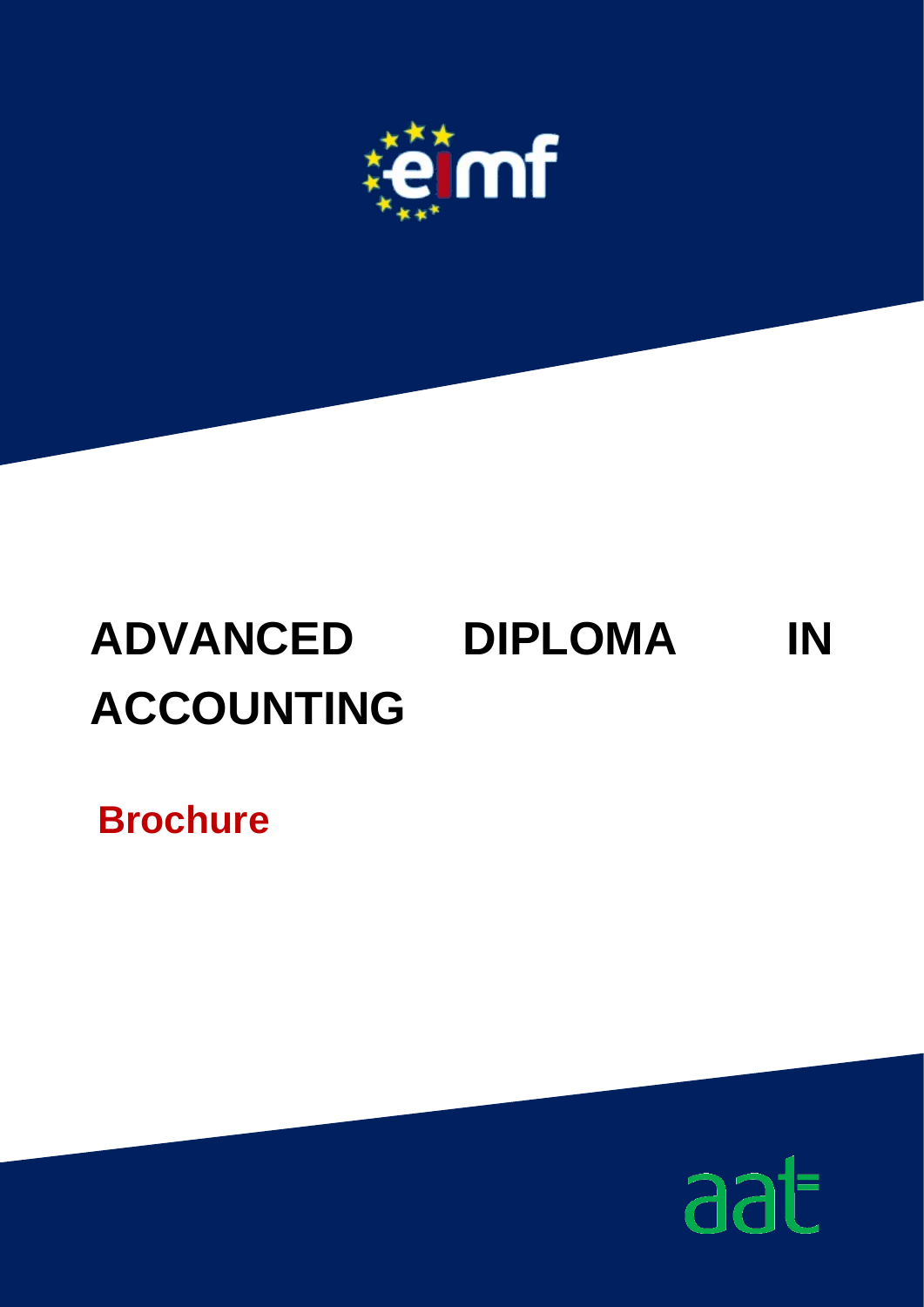



# **Table of Contents**

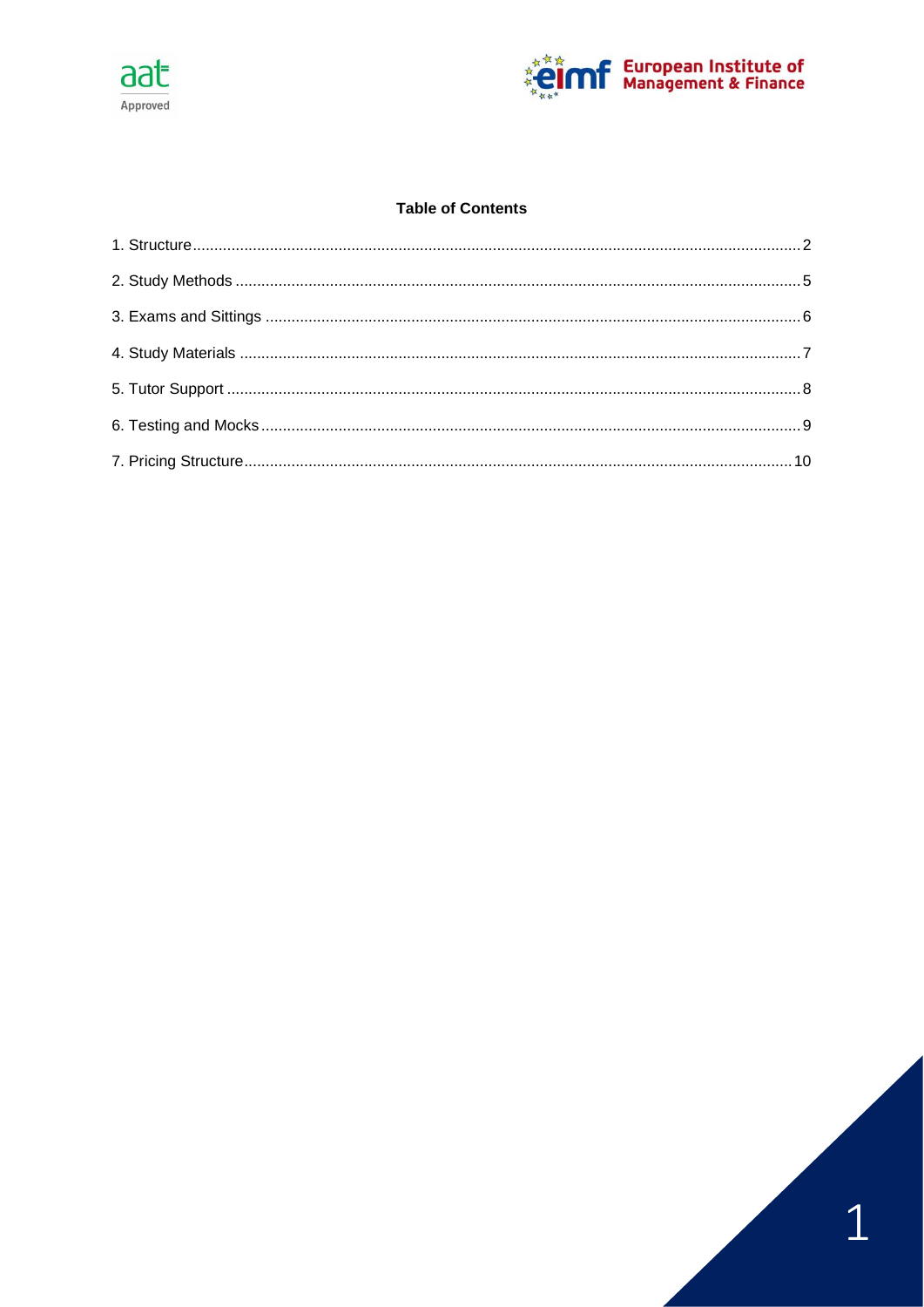



# <span id="page-2-0"></span>**1. STRUCTURE**

To pass this level you will need to study five units (also known as subjects or courses), which are all mandatory. Four of the units are examined individually and there is also a synoptic assessment that you will take towards the end of the level, which incorporates the final two units as well as drawing on all the other units you have studied at this level.

# **Entry requirements**

You should have either passed AAT Foundation Certificate in Accounting, or you may be eligible for relevant exemptions if you have been working in an accounting role before enrolling on this course or have achieved relevant LCCI or other relevant training. Take the [AAT skillcheck](https://www.aat.org.uk/aat-qualifications-and-courses/need-help-choosing-a-qualification/aat-skillcheck) test launch to find out which level you can start at.

If you are starting on Advanced Level, we advise that you enrol onto the EIMF 2 Day Bookkeeping course, as there is an assumption at this level that you have a good knowledge of Double Entry Bookkeeping.

# **Syllabus**

You will learn complex accounting techniques including maintaining cost accounting records and the preparation of reports and returns. You will master several accounting disciplines including financial processes, advanced bookkeeping, final accounts, and ethical practices for accountants.

Assessed through both unit and synoptic assessment:

# **Advanced Bookkeeping (AVBK)**

- **Number of Lectures:**
	- $\checkmark$  Classroom: 8 evenings
	- ✓ Live Online: 8 sessions
	- ✓ Online Self Paced: Study at your own pace
- **Subject assessment**: computer-based exam

You will learn how to apply the principles of advanced double entry bookkeeping. You will prepare depreciation calculations, period-end adjustments and learn how to extend the trial balance.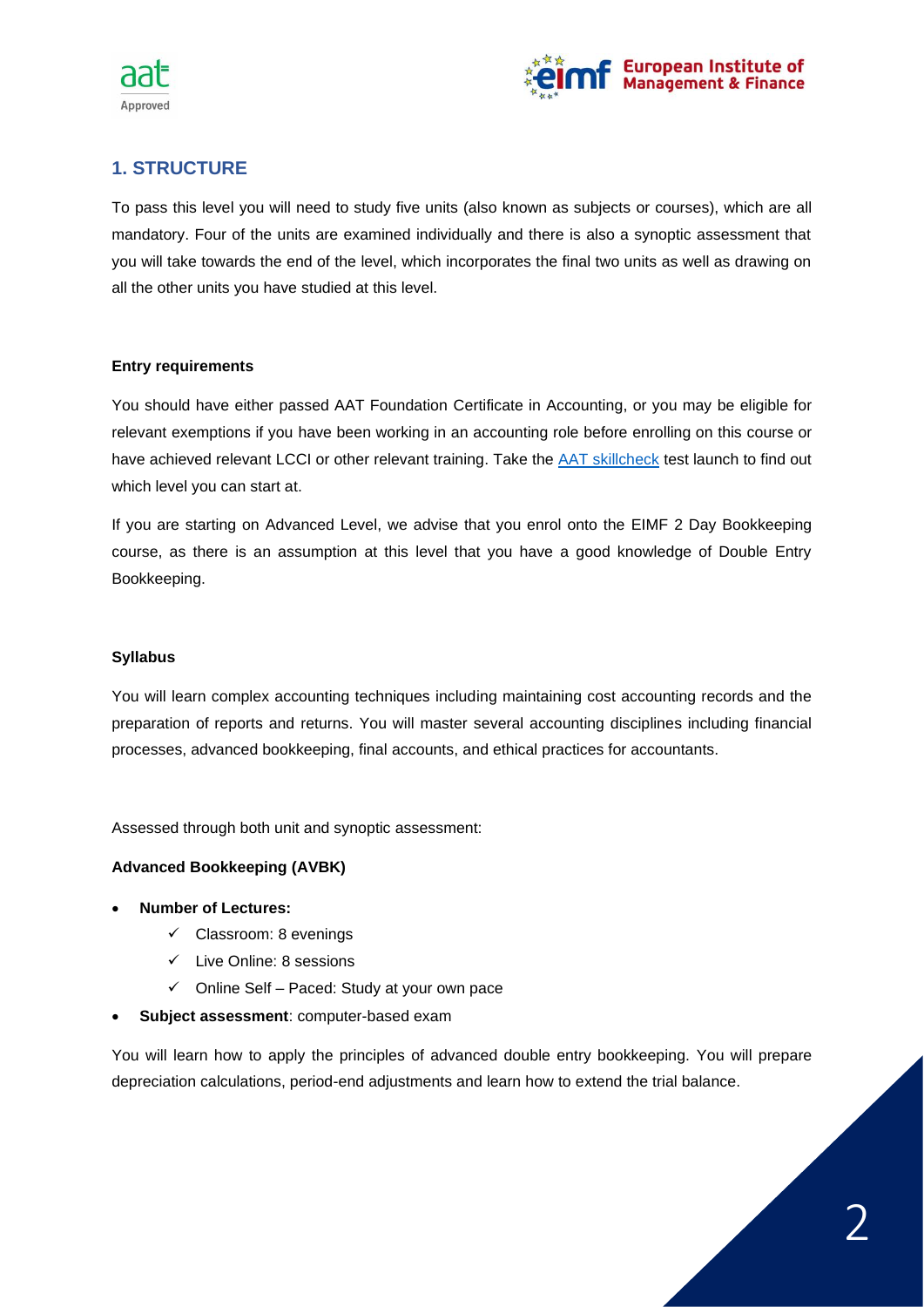



# **Final Accounts Preparation (FAPR)**

- **Number of lessons:**
	- ✓ Classroom: 5 evenings
	- ✓ Live Online: 5 sessions
	- $\checkmark$  Online Self Paced: study at your own pace
- **Subject assessment**: computer-based exam

You will learn how to prepare final accounts for sole traders and partnerships, identify alternative organisation structures, and examine the regulations governing company accounts.

# **Management Accounting: Costing (MMAC)**

- **Number of lessons:**
	- ✓ Classroom: 9 evenings
	- ✓ Live Online: 9 sessions
	- $\checkmark$  Online Self Paced: study at your own pace
- **Subject assessment**: computer-based exam

You will develop the knowledge and skills to understand the role of cost and management accounting in an organisation and understand how organisations use this information to make management decisions.

# **Advanced Synoptic Assessment (AVSY)**

- **Number of lessons:**
	- ✓ Classroom: 4 evenings
	- ✓ Live Online: 4 sessions
	- ✓ Online Self Paced: study at your own pace
- **Subject assessment**: computer-based exam

You will study the relevance of ethics in accountancy and learn about unethical behaviour or illegal acts in your accounting role. You will also learn the relevant spreadsheet skills and techniques which Accounting Technicians will use daily by incorporating the knowledge you have learnt from AVBK, FAPR and MMAC.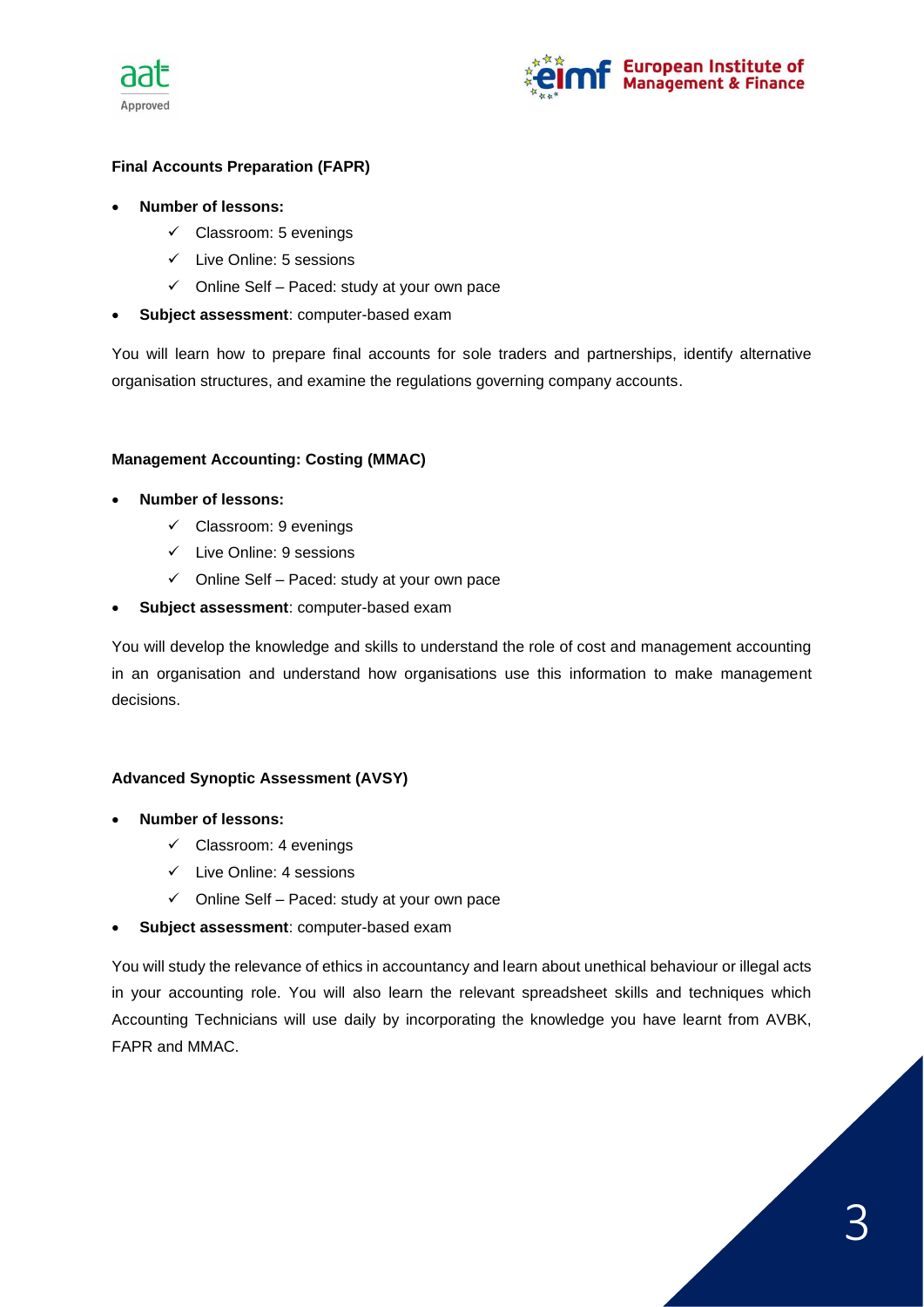



# **Assessed only through synoptic assessment:**

# **Professional Ethics (PETH)**

- **Number of lessons:**
	- ✓ Classroom:4 evenings
	- ✓ Live Online: 4 sessions
	- $\checkmark$  Online Self Paced: study at your own pace
- **Subject assessment**: computer-based exam

This course will provide you with an understanding of the need to act ethically, the relevance to the accountant's work of the ethical code for professional accountants, how to act ethically in an accounting role and how to identify actions to take in relation to unethical behaviour or illegal acts.

# **Spreadsheets for Accountants (SPSH)**

- **Number of lessons:**
	- ✓ Classroom:4 evenings
	- ✓ Live Online: 4 sessions
	- ✓ Online Self Paced: study at your own pace
- **Subject assessment**: computer-based exam

This unit will allow you to design and structure appropriate spreadsheets to meet customer needs, use spreadsheet software to record, format and organise data, use relevant tools to manipulate and analyse data, and use tools and techniques to prepare and report accounting information.

# **Course assessment only (not tested within the synoptic assessment):**

# **Indirect Tax (IDRX)**

- **Number of lessons:**
	- $\checkmark$  Classroom: 5 evenings
	- ✓ Live Online: 5 sessions
	- ✓ Online Self Paced: study at your own pace
- **Subject assessment**: computer-based exam

You will examine and apply Cyprus VAT legislation requirements, complete VAT returns, and study the implications of errors, late filing and payment, and how to report VAT related information.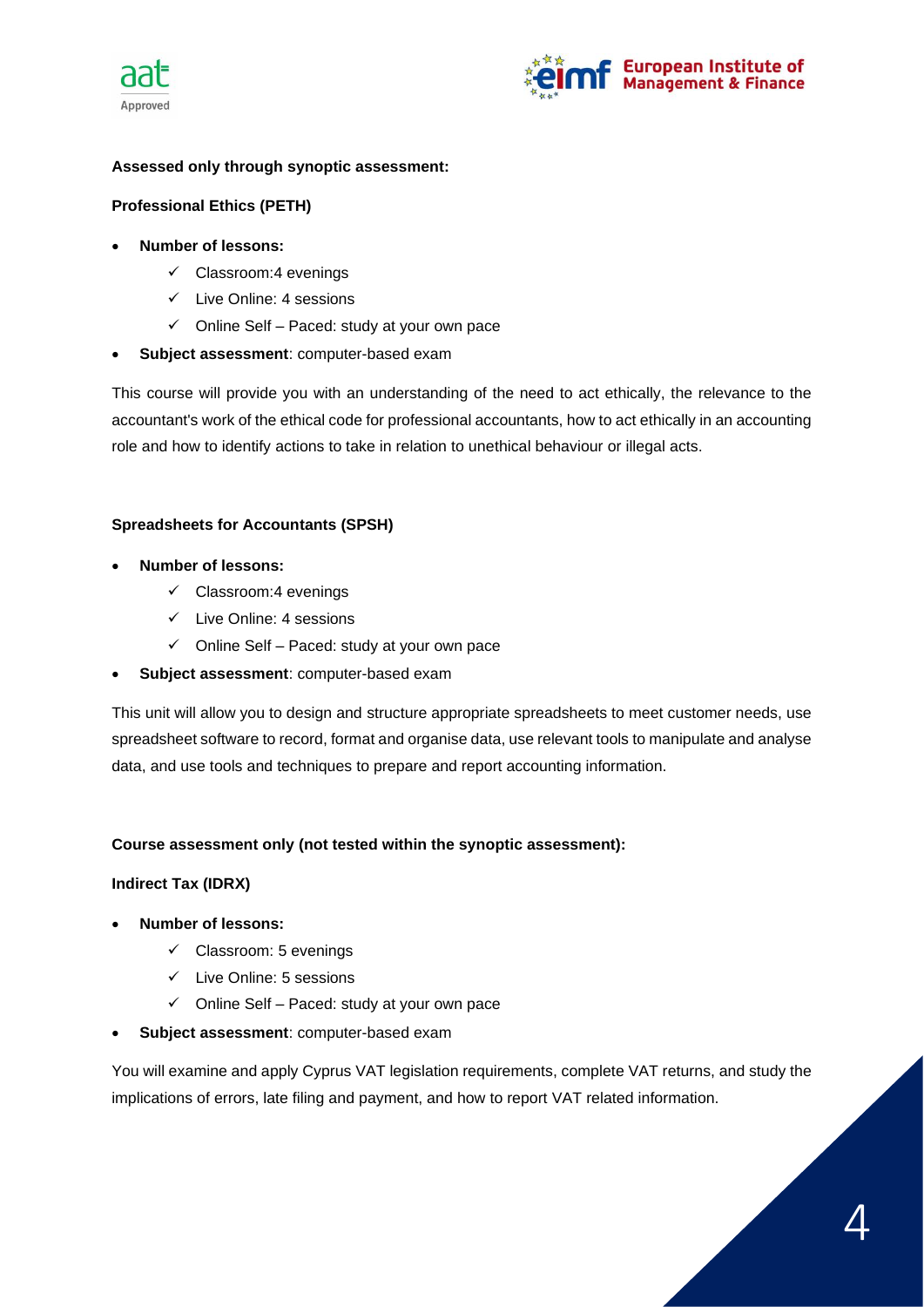



# <span id="page-5-0"></span>**2. STUDY METHODS**

Do you prefer face-to-face learning? Online learning in your own time? Have family or work commitments? We have three study methods that suit different learning styles, to fit around your life.

# **Study methods available for this qualification**

Whichever study method you choose, you will be exam confident, as we offer hundreds of practice questions. We offer expert support during evenings and weekends, and we have flexible study methods and course start dates. You will benefit from experienced tutors, practical learning methods, and ongoing support, even after your exams.

#### **Online Self-Paced Method**

Well - structured online course with the flexibility to start anytime and study anywhere.

- Topic focused learning modules, containing tutor-led bite-sized videos.
- Engaging activities designed for effective online learning.
- Integrated programme to guide you efficiently through the whole syllabus.

#### **Classroom**

A traditional scheduled programme with face-to-face tutor-led lectures.

- Classes with your peers at set times of day
- Centrally located in Nicosia.
- Access to our well structured online self-paced learning resources
- Mock examinations

#### **Live Online**

The same as classroom, but live interactive online lectures at a set time.

- Live lectures delivered online by a tutor.
- Re-watch and replay lessons through recordings.
- Access to our well structured online self-paced learning resources
- Mock examinations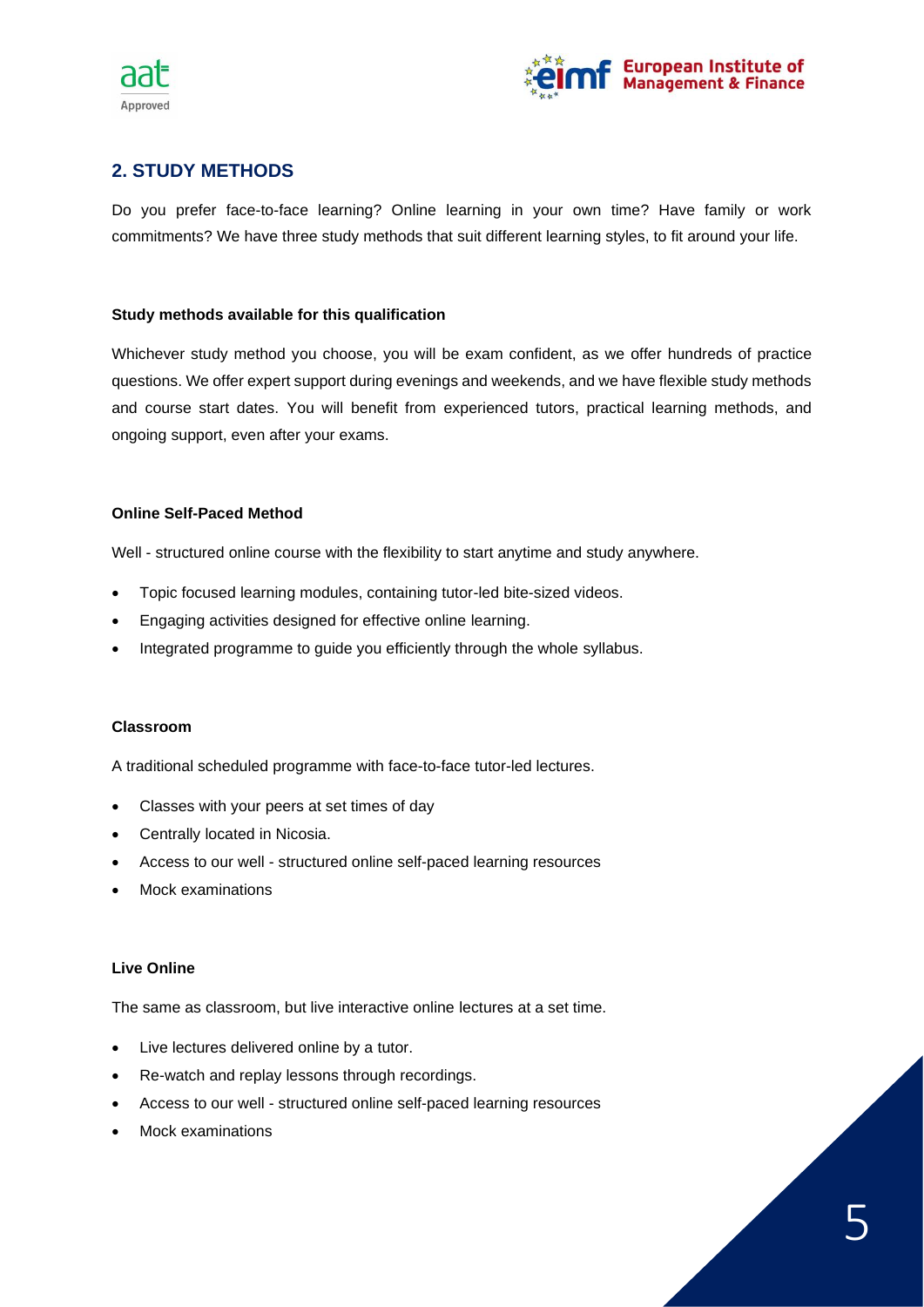



# <span id="page-6-0"></span>**3. EXAMS AND SITTINGS**

#### **Timings and working towards a sitting.**

You can take your exams at any time, apart from the synoptic exam, which is not available for one week in every four. Please note, you will need to book your exams separately. All assessments on this level are computer-based exams (CBE).

You will be awarded a grade (pass, merit, or distinction) based on how you perform across the qualification. Unit and synoptic assessments are not awarded grades individually, but the marks achieved in all assessments contribute to your overall grade for the qualification.

Within the synoptic assessment you will be tested on an additional unit, Ethics for Accounting, as well as the three independent units, (Advanced Bookkeeping (AVBK), Final Accounts Preparation (FAPR) and Management Accounting: Costing (MMAC)). You must have completed your studies for all separately examinable units before you attempt the synoptic assessment.

#### [Book your examination here](https://eimf.eu/aat-examination-registration-form/)

#### **How long does it take to pass?**

Most students complete this level within 6 to 7 months; however, this varies depending on the study method you choose.

#### **Recommended ways to study.**

You can study for each unit in isolation or as part of a more integrated programme to achieve the full Advanced Diploma qualification. We advise that you complete the Advanced Bookkeeping (AVBK) subject before studying for Final Accounts Preparation (FAPR).

Our Advanced Diploma Synoptic Assessment (AVSY) course covers the syllabus areas relating to the Ethics for Accountants (ETFA) and Spreadsheets for Accounting (SPSH) subjects, which are assessed only as part of the synoptic exam. They also provide you with an opportunity to recap on your learning from earlier subjects to ensure you are well prepared and confident ahead of the exam.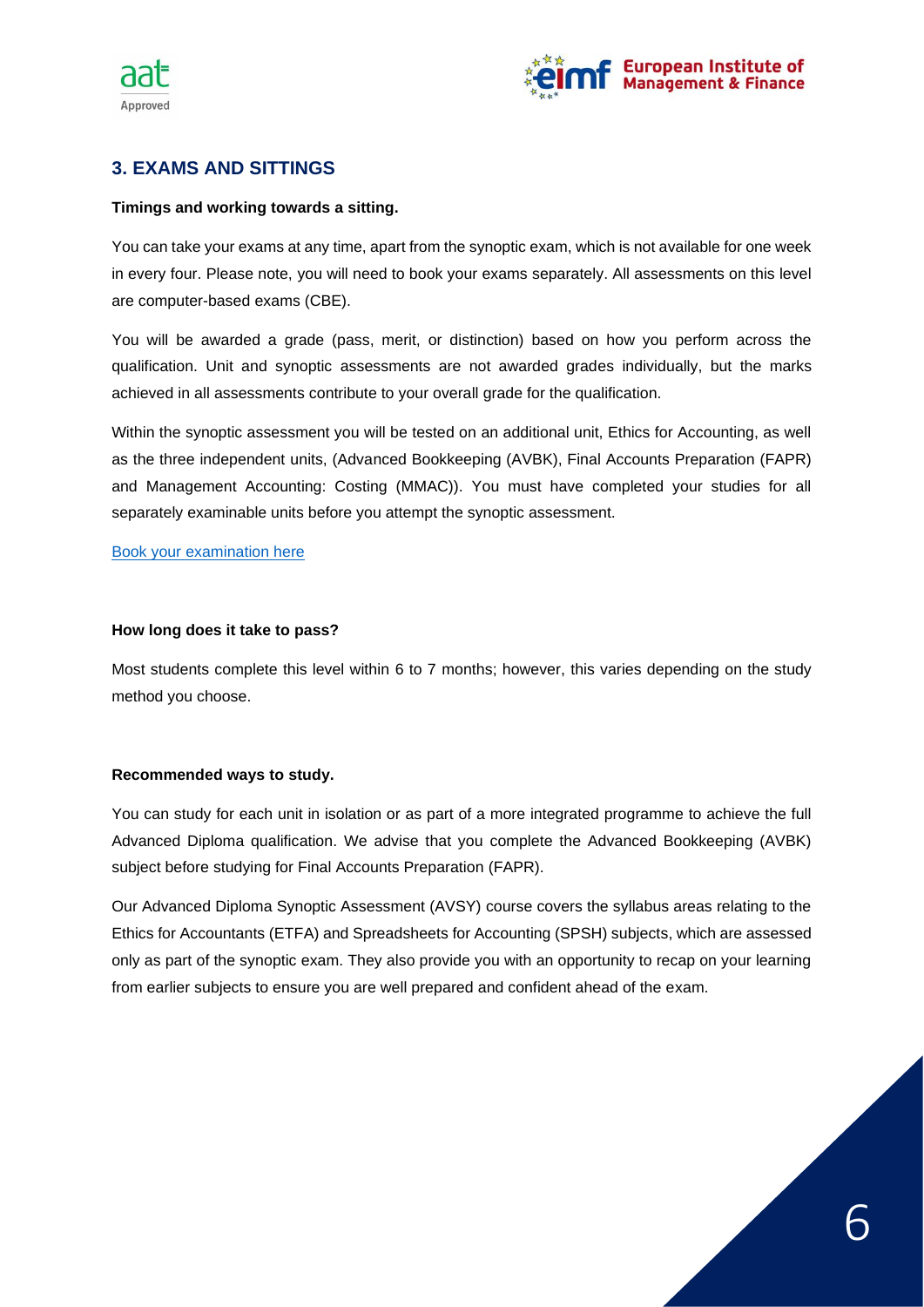



7

# <span id="page-7-0"></span>**4. STUDY MATERIALS**

#### **Study materials**

The following materials are included in each course:

#### *Study text*

A textbook covering the full subject syllabus with worked examples and activities.

#### *Pocket notes*

Our AAT pocket notes are pocket-sized, brief revision notes that highlight and prioritise the essential topics you need to understand to pass your AAT exams.

#### *Exam kit*

The exam kit gives you plenty of exam style questions and answers to test your knowledge and practice.

#### *Learning and assessment plan / study programme*

Outlines the course structure.

#### *Online syllabus coverage*

Covers key topics for Distance Learning and full coverage for other methods.

# *Integrated workbook (Online self – paced, Classroom, Live Online)*

The integrated workbook helps you work through the syllabus, with room to write your notes. It helps you keep everything in one place to make it easy to study and revise from.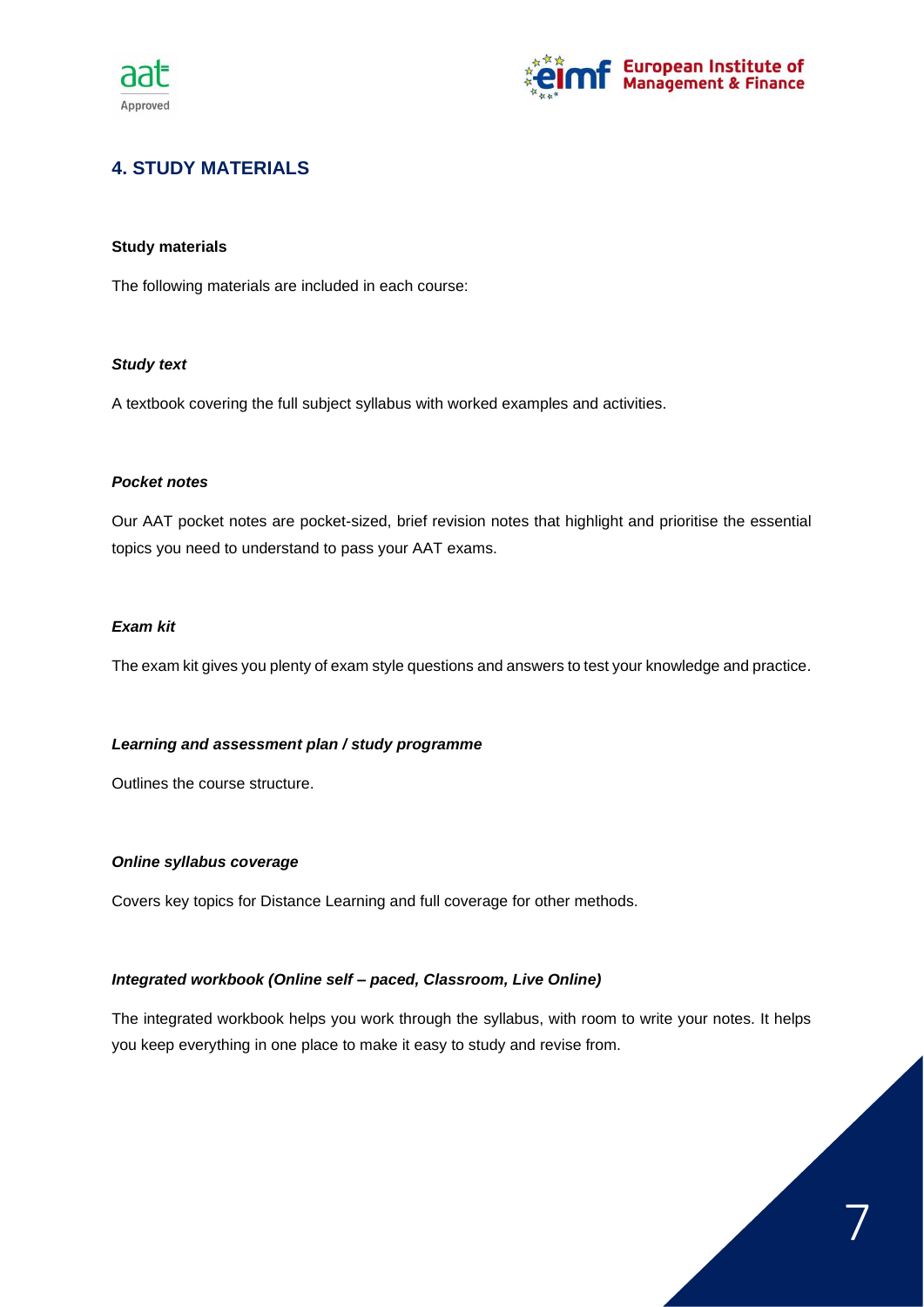



# <span id="page-8-0"></span>**5. TUTOR SUPPORT**

We will support you every step of the way throughout your AAT learning experience with us. You can contact a tutor and get the help you need quickly and easily.

Provided by our Academic Support team (our dedicated team of expert tutors):

- Live chat (instant response via online messenger system)
- Email (we will get back to you within 1 working day)
- Discussion forum (we will get back to you within 1 working day)
- Request a call back so you can speak to a tutor (we will arrange a call with you within 1 day).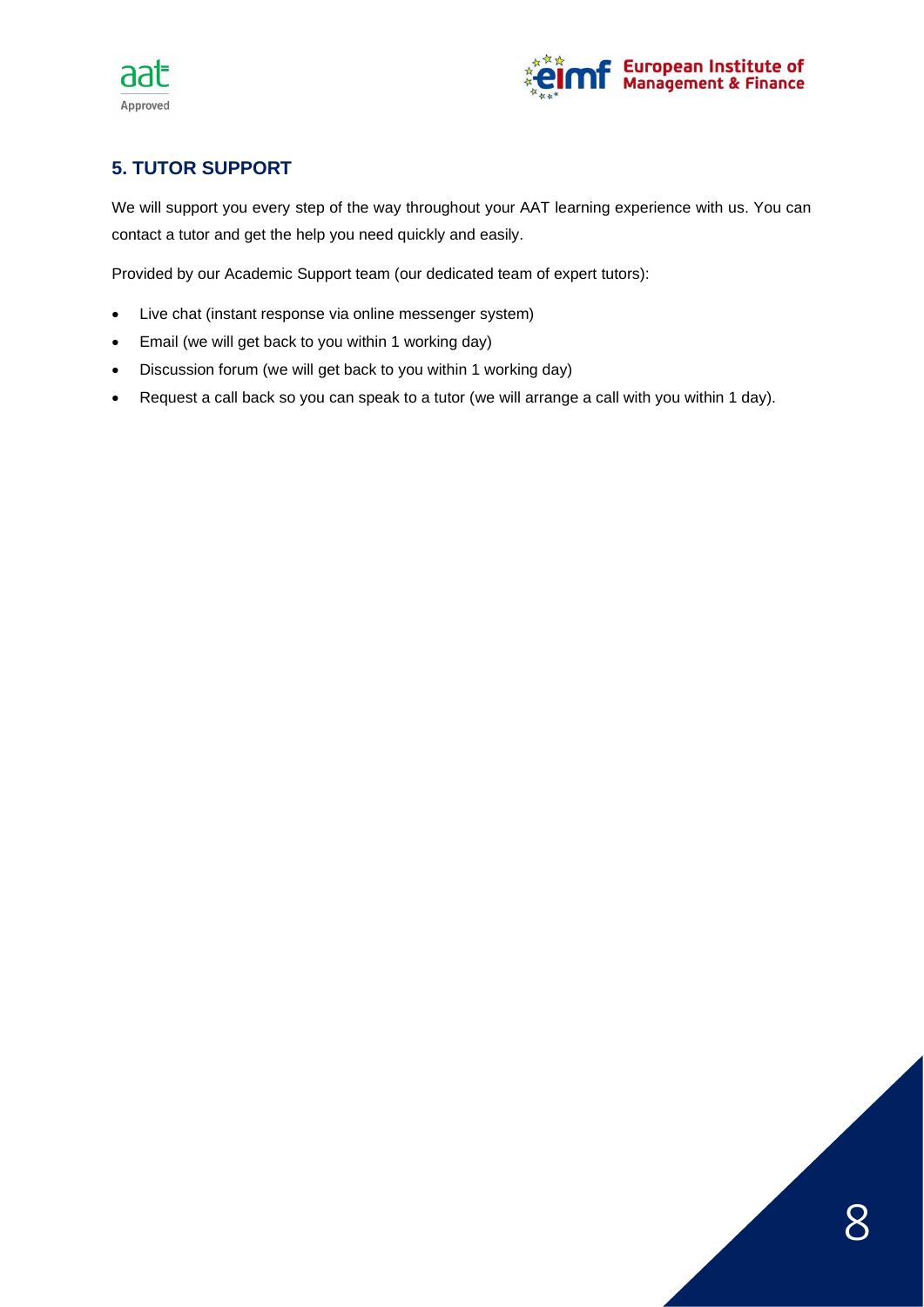



# <span id="page-9-0"></span>**6. TESTING AND MOCKS**

We have a wealth of materials to help you revise for and pass your exams. All study options come with the following:

# **Knowledge checks**

As you go along, knowledge checks help assess your understanding of a topic before you move onto the next one.

#### **Progress tests**

These are short tests based on key topics to get you ready for sitting the mock exams.

#### **Mock exam**

Practice your exam technique with mock exams with the look and the feel of the real exam, so you can continually check your progress.